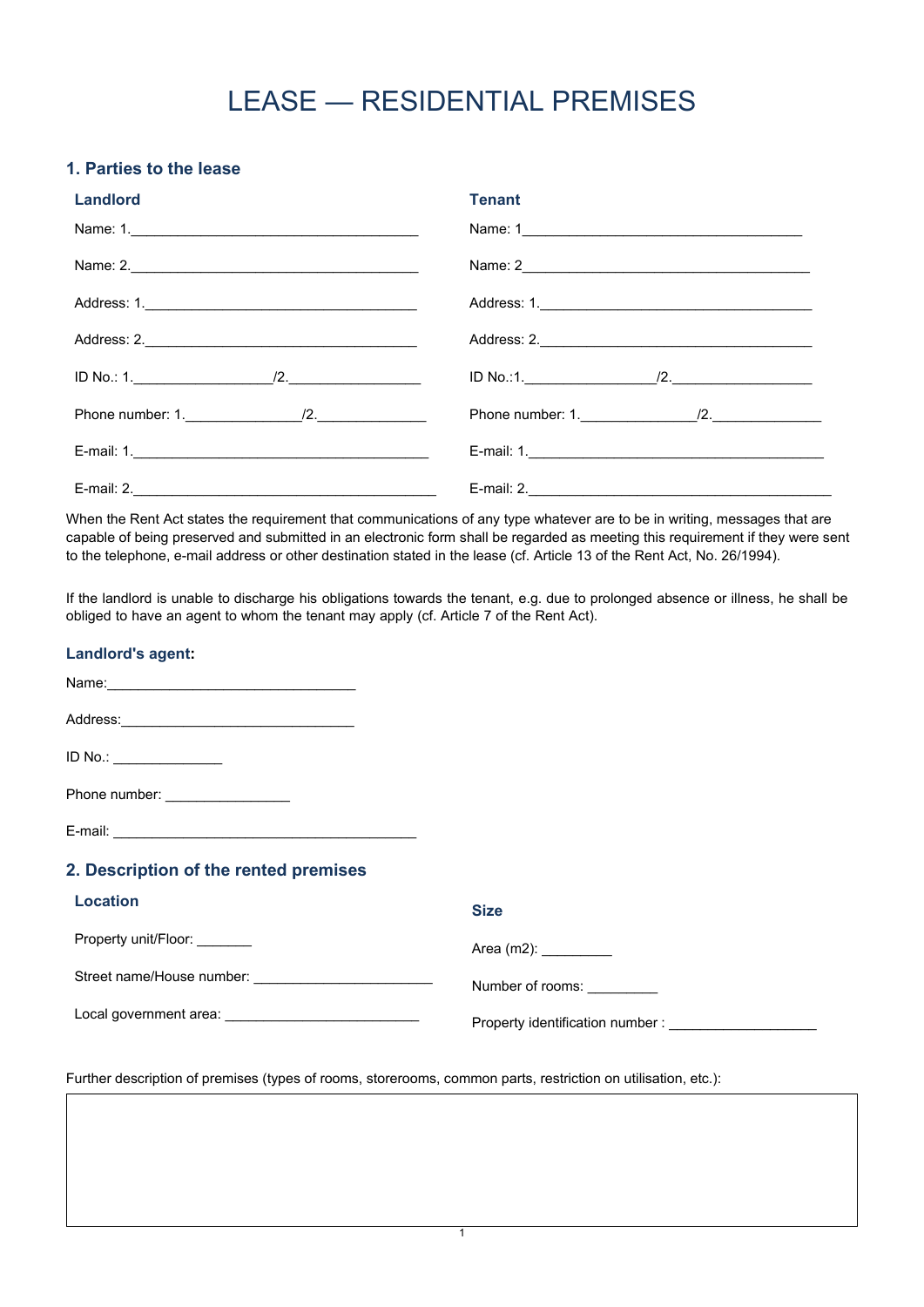## **3. Rental period**

The lease shall be regarded as being for an indefinite period unless other terms are unequivocally agreed. For further details, see Chapter II of the Rent Act, The lease.

At the end of the agreed rental period, the tenant shall have a priority right to rent the premises, providing that they are available for rent, for at least one year, unless one or more of the circumstances listed in paragraph 2 of Article 51 of the Rent Act applies. If the tenant wishes to exercise his priority right, he shall notify the landlord of this in writing by verifiable means at least three months before the expiry of the lease at the end of the notice period or the end of the agreed rental period. If the landlord considers that the tenant does not have a priority right for reasons listed in paragraph 2 of Article 51 of the Rent Act, he shall state his viewpoint to the tenant in writing within 14 days of receiving the tenant's notification, citing the circumstances that preclude the tenant's exercise of his priority right. Otherwise, the general rule shall be that the landlord is regarded as recognising the tenant's priority right. For further details, see paragraph 4 of Article 9 and Chapter X of the Rent Act, "Priority rights of the tenant."

#### **A. Lease for a definite period:**

Rental period begins (day, month, year):

Rental period ends (day, month, year): \_\_\_\_\_\_

A lease for a definite period shall expire on the agreed date without any special notice or announcement being given by the parties. A lease for definite period may not be dissolved by termination during the agreed rental period. It may, however, be agreed that such a lease may be terminated due to special grounds, events or circumstances which are not covered in the Rent Act, in which case they shall then be stated in the lease. Termination of this type shall be made in writing, with reasons stated, and the mutual notice period for termination shall be at least three months. For further details, see paragraph 3 of Article 9 and Chapter XI of the Rent Act, "Expiry of the lease, termination, etc."

Special grounds, events or circumstances on which termination of the lease may be based during the agreed rental period shall be listed below:

#### **B. Lease for an indefinite period:**

Rental period begins (day, month, year):

Notice of termination shall be stated in writing and sent in a verifiable manner. In the case of individual rooms, the notice period for both parties shall be three months. In the case of dwellings, the notice period for both parties shall be six months except when the landlord is a legal person which lets out premises on a commercial basis and the tenant has rented the dwelling for more than twelve months, in which case the notice period for termination by the landlord shall be twelve months. The notice period shall be regarded as beginning on the first day of the month following that in which the notice of termination is sent. For further details, see Chapter XI of the Rent Act, "Expiry of the lease, termination, etc."

#### **4. Condition of the rented premises**

When the rented premises are handed over to the tenant, they shall be in such a condition as may generally be regarded as satisfactory in terms of their intended use and their location. When the premises are handed over to the tenant, they shall be clean, with whole window-panes, the locks and electrical switches in working order, and the sanitary, heating and household appliances that are regarded as belonging to the premises, and also the water-supply and drainage systems, smoke detectors and fire extinguishers, in working order. Furthermore, the premises shall, in other respects, meet the requirements set out in legislation and regulations regarding fire prevention. Premises that are let for residential occupation shall include the fixtures that were in situ when the premises were displayed unless other arrangements are agreed specially. The tenant shall, within four weeks of the handing over of the premises, inform the landlord in writing of his criticisms and objections and state the remedial measures he demands to be taken. The tenant shall give the landlord a written account of any defects in the premises that come to light at a later date and were not evident during a normal inspection within 14 days of their coming to his notice. For further details, see Chapter III of the Rent Act, "Condition of the rented premises."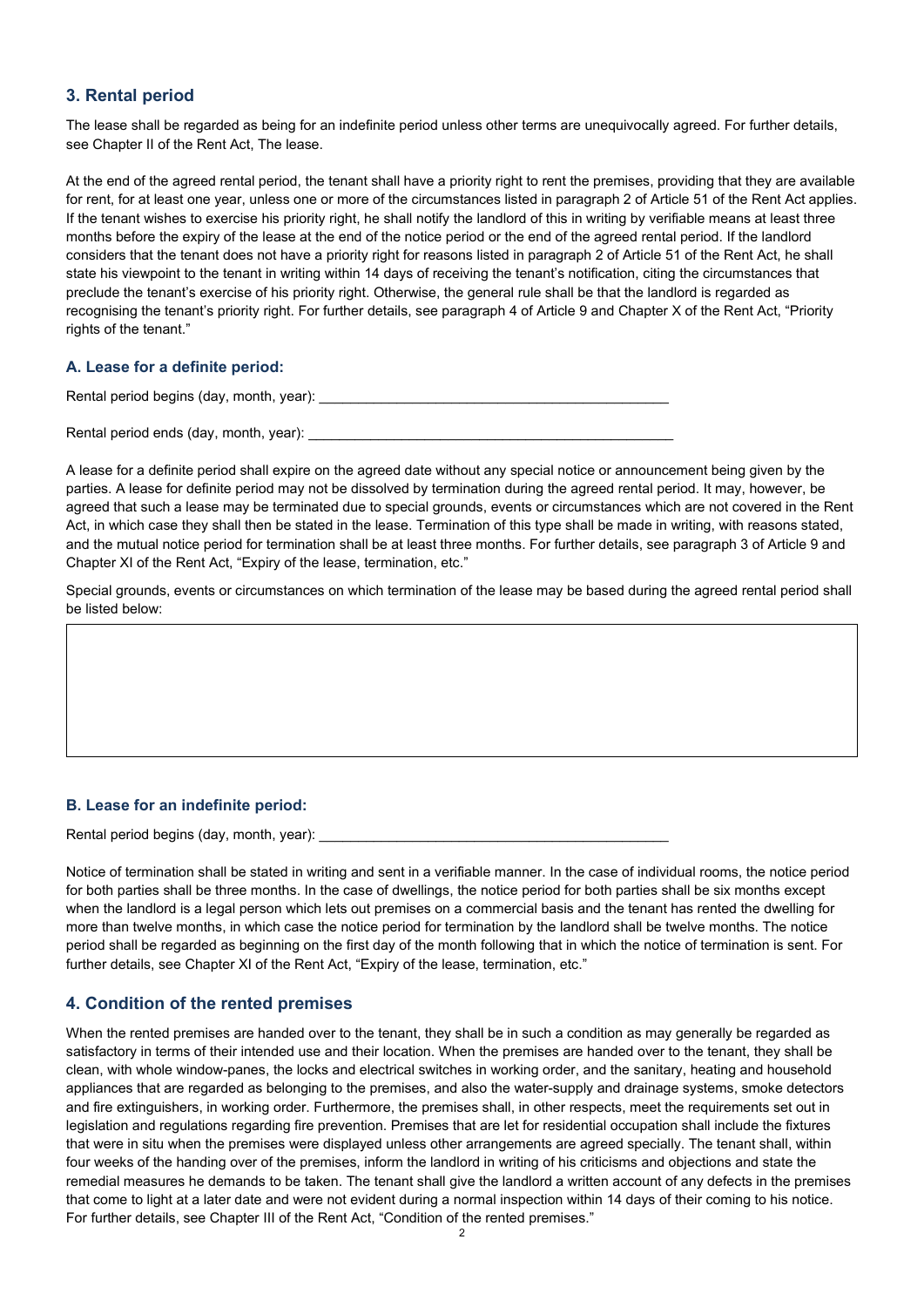At the end of the rental period, the tenant shall return the premises to the landlord, together with their fixtures, in the same condition as when he took them over. For further details, see Chapter XIII of the Rent Act, "Return of the Rented Premises."

Any agreement that the parties may make immediately regarding repair work on the premises, the parties who are to carry it out and the payment of costs shall be recorded here:

#### **5. Maintenance of the rented premises**

The tenant shall repair damage to the rented premises or their fixtures caused by himself, members of his household or other persons whom he permits to make use of the premises or to enter them and move about in them. The tenant shall be obliged to see to minor maintenance, such as replacing light bulbs and the batteries in smoke-detectors, and cleaning drains, at his own expense.

The landlord shall see to all other maintenance of the rented premises, both internally and externally. The landlord shall see to the repair of windows, household appliances that are regarded as belonging to the premises, sanitary appliances, locks, water taps, electrical sockets, smoke detector, fire extinguisher and other fixtures of the premises if the tenant demonstrates that malfunctions can not be attributed to neglect or oversight on the part of the tenant or persons for whom he is responsible. The landlord shall at all times maintain the rented premises in a condition fit for rent, this including having them painted and replacing flooring and other protective surfacings at suitable intervals, and checking and maintaining fire protection measures, as appropriate in terms of good practice in the maintenance of premises. The landlord shall at all times bear the cost of damage for which compensation must be paid under the conditions of ordinary houseowners' insurance, including the insured party's 'own liability' undertakings specified in the terms and conditions of insurance policies covering loss and damage.

If the tenant considers that the premises are not being properly maintained, he shall give the landlord a written account of what he regards as needing to be put right and call on him to rectify the situation. For further details, see Chapter IV of the Rent Act, "Maintenance of rented premises."

It may be agreed that the tenant will, at his own expense, see to maintenance inside the premises, partially or entirely, which the landlord is otherwise supposed to see to. A provision to this effect shall be recorded here, stating exactly what is to be included in the tenant's maintenance obligations:

#### **6. Operating expenses**

Operating expenses paid by the tenant shall include water, electricity and heating costs in the premises rented. The tenant shall inform the appropriate utilities that he is the new consumer. However, when there is not a special hot-water meter for the rented unit, the tenant is not required to inform the utility of his occupation.

Number and status of meters at beginning of lease period; date of reading

Electricity meter No. \_\_\_\_\_\_\_\_\_\_\_\_\_ Status: \_\_\_\_\_\_\_\_\_\_\_\_\_\_\_\_\_\_\_

Hot-water meter No. \_\_\_\_\_\_\_\_\_\_\_\_\_ Status: \_\_\_\_\_\_\_\_\_\_\_\_\_\_\_\_\_\_\_

The landlord shall pay all property rates, including property tax and insurance premiums. When the rented premises are in a multi-owner building, the landlord shall pay the common costs under Article 43 of the Multi-Owner Buildings Act, No. 26/1994, such as the contribution to the operation and maintenance of the common parts, including charges for lift equipment, heating, lighting and water consumption in the common parts and the cost of improvements to the lot or property. The landlord shall pay the annual fees charged by utilities which are based on the valuation of the property, its volume or other similar bases for charges, which are not directly related to the purchase of water or energy. Where utilities collect a special fee for the hire of meters or other such equipment which they provide, the landlord shall pay this fee.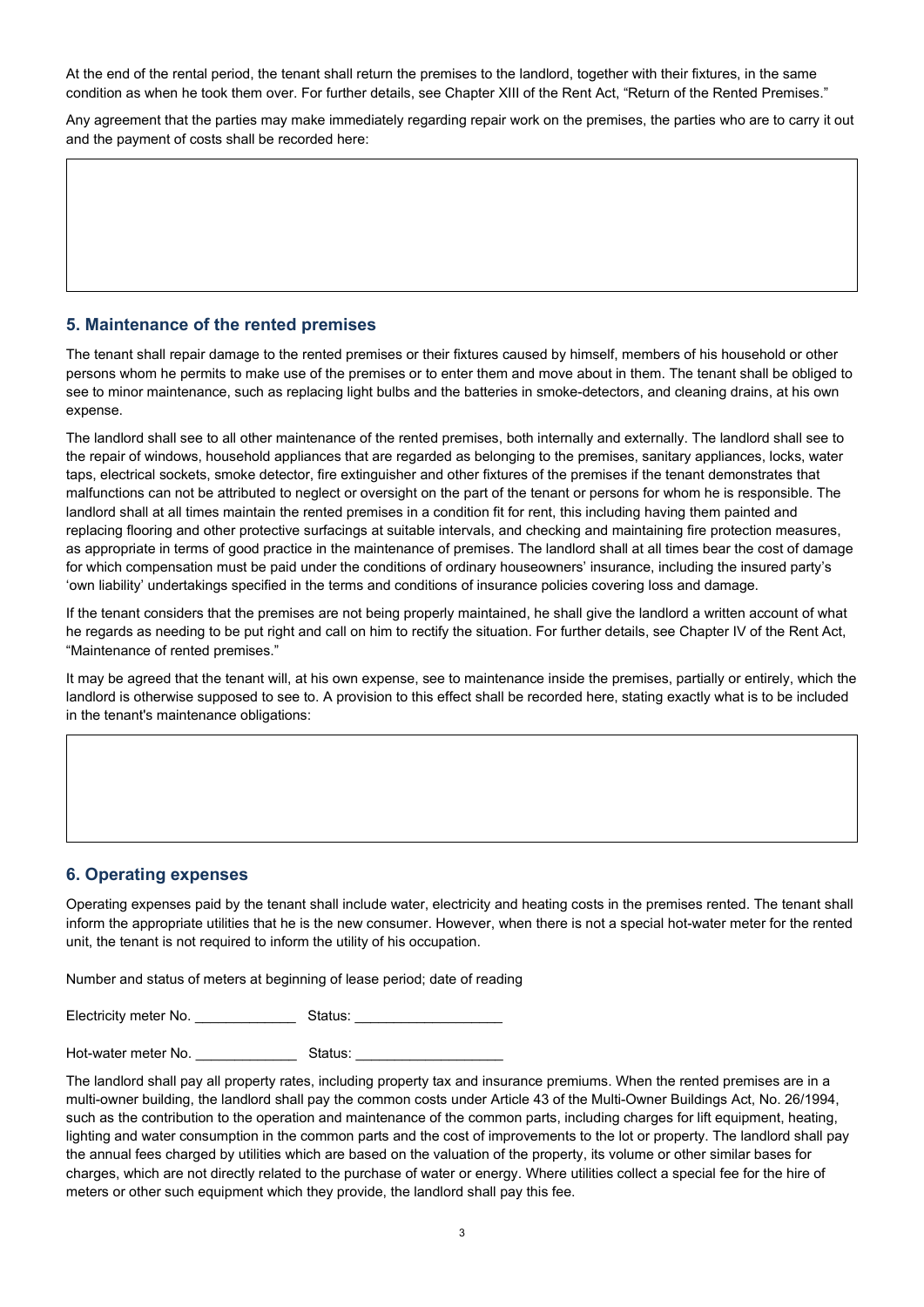For further details, see Chapter V of the Rent Act, "Operating expenses."

These expenses may be divided in another way, providing that such deviations are clearly stated in the lease. Such deviations shall be recorded here:

### **7. Use of the premises and access by the landlord to the rented premises**

The premises may not be used in a manner other than that agreed in the lease. The tenant shall be obliged to treat the rented premises well and keep them tidy and observe the rules set and good practice regarding hygiene and health. The tenant may not carry out modifications or make improvements to the premises or their fixtures without first having obtained the landlord's approval and made a written agreement on the division of the cost and what is to be done at the end of the rental period. Furthermore, written permission must be obtained from the landlord before the tenant sets up permanent fixtures or appurtenances of this type. The same applies if the tenant intends to change locks in the premises. The landlord shall be informed without delay of things, both inside and outside the building, that need repair or maintenance. For further details, see Chapter VI of the Rent Act, "Use of the rented premises."

The landlord shall have the right of access to the rented premises, with suitable notice and in consultation with the tenant, in order to have improvements made to the rented premises and to inspect their condition and the way they are being treated. However, the landlord may never enter the rented premises when the tenant or his agent is not present without first obtaining the tenant's permission. During the last six months of the rental period, the landlord may display the rented premises, though never for more than two hours per day, to prospective tenants or purchasers. Such visits shall at all times be announced with at least one day's notice, and the tenant or his agent shall always be present. The parties may, however, agree between themselves on another arrangement. For further details, see Chapter VIII of the Rent Act, "Access by the landlord to rented premises."

#### **8. Rent and payment arrangements**

The rent is ISK per month.

Included in the above amount is ISK **Exercise** which is direct payment for the use of the premises

(other payments and cost items that the tenant is to pay, either by agreement or by law, e.g. for heat, water and electricity, etc., should not be included in this figure).

The due date for payment of the rent shall be the first day of each month. If this is a public holiday, it shall be the next banking day thereafter.

When the rent amount is determined with reference to the area of the rented premises, the lease shall state the premises of which the calculation of the area is based. The premises of the calculation of the area shall be stated under Section 13 on p. 4 of this form.

#### **- Provisions on changes to the rent:**

The rent is to remain unchanged throughout the rental period.

The rent is to be changed according to terms to be agreed later.

Other provisions on changes to the rent: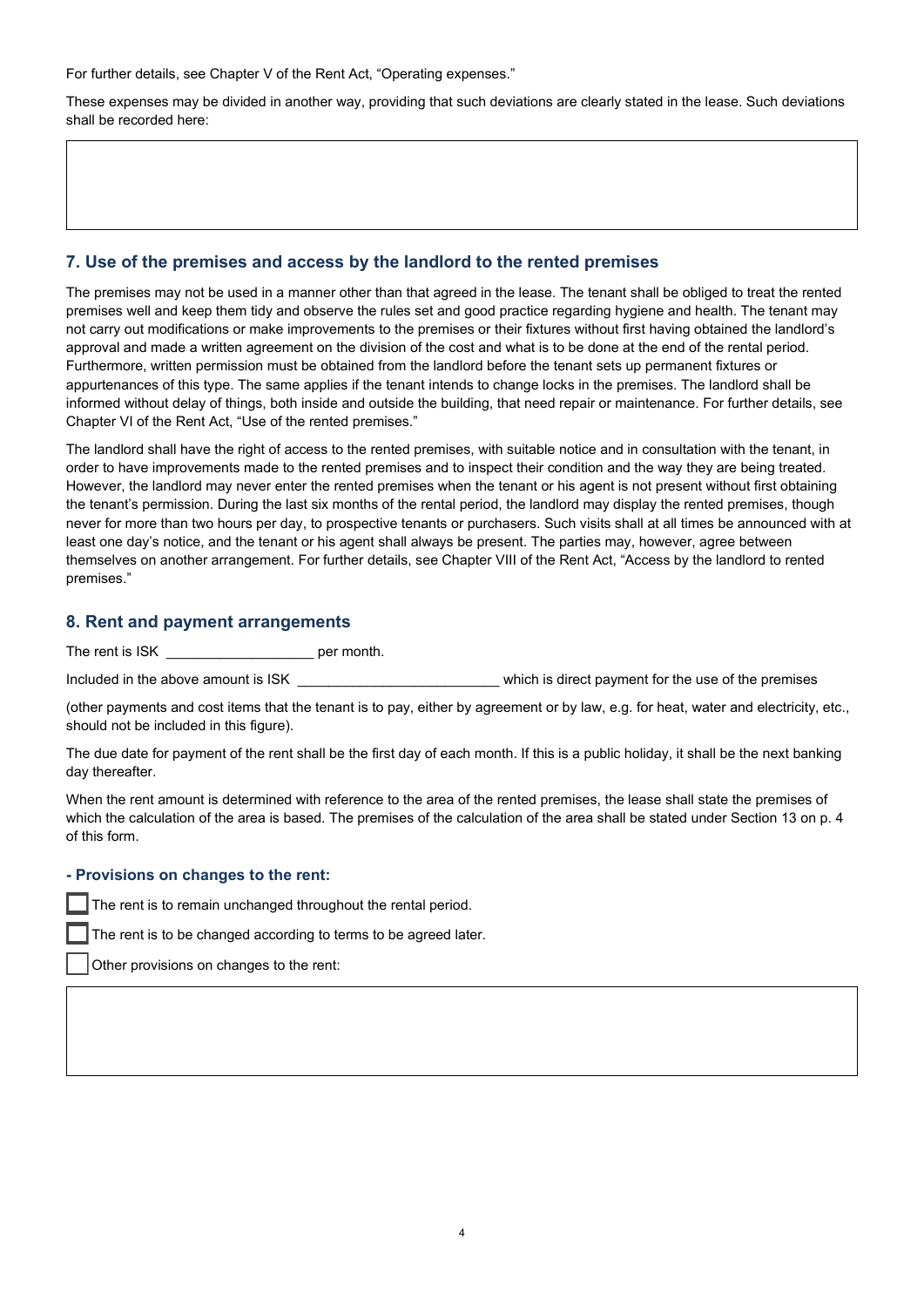#### **9. Where the rent is to be paid**

The rent is to be paid into a bank account.

| Bank account: Account number | at the bank/savings bank: |  |
|------------------------------|---------------------------|--|
|                              |                           |  |

 $\_$  ,  $\_$  ,  $\_$  ,  $\_$  ,  $\_$  ,  $\_$  ,  $\_$  ,  $\_$  ,  $\_$  ,  $\_$  ,  $\_$  ,  $\_$  ,  $\_$  ,  $\_$  ,  $\_$  ,  $\_$  ,  $\_$  ,  $\_$  ,  $\_$  ,  $\_$  ,  $\_$  ,  $\_$  ,  $\_$  ,  $\_$  ,  $\_$  ,  $\_$  ,  $\_$  ,  $\_$  ,  $\_$  ,  $\_$  ,  $\_$  ,  $\_$  ,  $\_$  ,  $\_$  ,  $\_$  ,  $\_$  ,  $\_$  ,

 $\_$  , and the set of the set of the set of the set of the set of the set of the set of the set of the set of the set of the set of the set of the set of the set of the set of the set of the set of the set of the set of th

| At the landlord's home (see Section 1 on p. 1). |  |
|-------------------------------------------------|--|
|-------------------------------------------------|--|

At the landlord's place of work, i.e.:

To the landlord's agent (see Section 1 on p. 1).

Elsewhere, as agreed:

Payment Location:

For further details, see Chapter VII of the Rent Act, "Payment of rent. Deposits."

#### **10. Deposits and insurance**

Is the tenant required to pay a deposit to ensure compliance with the lease?  $Yes \Box$  No

The agreed deposit sum is ISK

The landlord may choose one of the following five (or, as appropriate, six) forms of deposit. However, the tenant shall have the right to refuse to advance a monetary deposit according to item 4, providing he offers another type of deposit instead which the landlord regards as satisfactory:

■

| 1. A guarantee from a bank or comparable party (a bank guarantee).                                                                                                 |
|--------------------------------------------------------------------------------------------------------------------------------------------------------------------|
| Guarantor:                                                                                                                                                         |
| 2. A personal guarantee by one or more third parties.<br>Personal guarantees under this item may not amount to more than three months' rent.                       |
| Personal guarantor (s):                                                                                                                                            |
| 3. An insurance policy covering rent payments and the return of the rented premises in good order, purchased by the<br>tenant from a recognised insurance company. |

| urance company:<br>Inst<br>the contract of the contract of the contract of the contract of the contract of the contract of the contract of |  |
|--------------------------------------------------------------------------------------------------------------------------------------------|--|
|                                                                                                                                            |  |

4. A monetary deposit paid by the tenant to the landlord and kept safe by the latter. A deposit under this item may not amount to more than the equivalent of three months' rent.

5. Payment into the joint insurance fund of a landlord which is a legal person that lets out premises on a commercial basis.

Payment under this item may never amount to more than  $1/10$  of the rent.

☐ 6. A deposit of a type other than those listed above which the tenant proposes and the landlord accepts as valid and satisfactory.

Other form of deposit as agreed:  $\Box$ 

The deposit is intended to ensure correct compliance with the lease, i.e. regarding the payment of rent and compensation for damage to the rented premises for which the tenant is liable under the terms of Rent Act or ordinary rules regarding compensation.

For further details, see Chapter VII of the Rent Act, "Payment of rent. Deposits."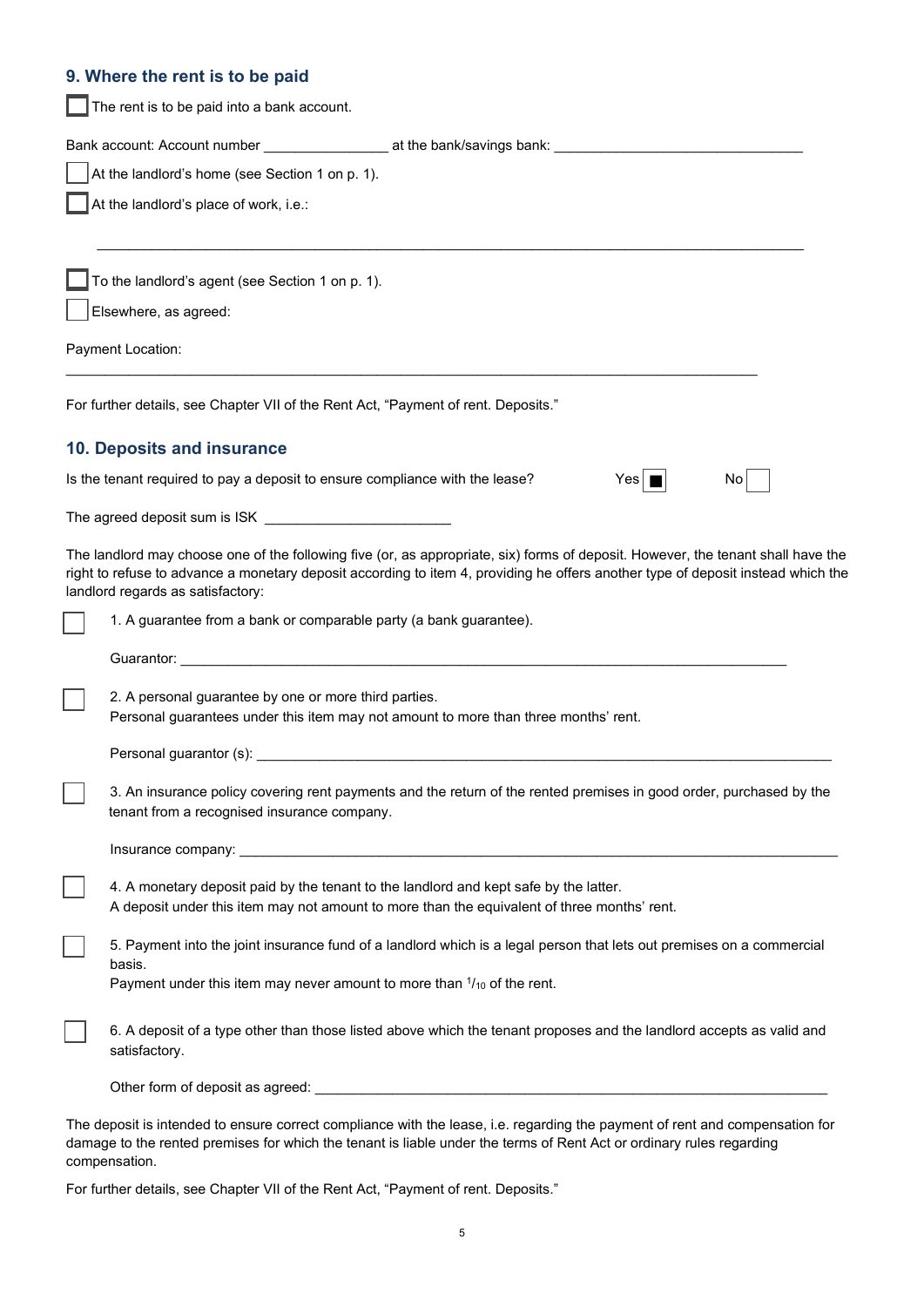## **11. Sale of rented premises, assignment of the right to let, sub-letting etc.**

The sale of rented premises shall not be subject to the approval of the tenant. In general, the legal status of the tenant shall remain unaltered and be the same as it was, notwithstanding a change of ownership. Special rules apply under the Bankruptcy Act, No. 21/1991, and the Sales in Execution Act, 90/1991. The landlord shall inform the tenant of the sale in a verifiable manner without unreasonable delay and not less than 30 days after the signing of the purchase agreement.

The tenant may not assign his right of tenancy or sub-let the rented premises without the landlord's approval. It shall not be regarded as constituting assignment of the right of tenancy or as sub-letting if the tenant permits close family relations or relatives by marriage to live in the rented premises together with him or his immediate family, providing that the number of persons in the home remains within normal limits in terms of the size and design of the rented premises.

For further details, see Chapter IX of the Rent Act, "Sale of rented premises, assignment of the right to let, sub-let, etc."

If the tenant dies before the end of the rental period, then his or her surviving spouse, family relations or relatives by marriage who were members of the household may take over the lease with its rights and obligations unless the landlord presents valid arguments to the contrary. The tenant's spouse shall have the same right regarding the continuing rent of the premises if the tenant moves out of the premises or if the marriage is dissolved

#### **12. Inspection of the rented premises**

The tenant and the landlord, or their agents, shall make an inspection of the condition of the rented premises before they are made over to the other party at the beginning and end of the lease period. If either party so requests, the inspection shall be made by an impartial person, the cost of the inspection being divided equally between them. Reference shall be made to the inspection report if disagreement arises regarding the liability of the tenant to pay compensation when he returns the premises to the landlord. For further details, see Chapter XIV of the Rent Act, "Inspection of rented premises."

Is the inspection of the rented premises to be made by an impartial person?